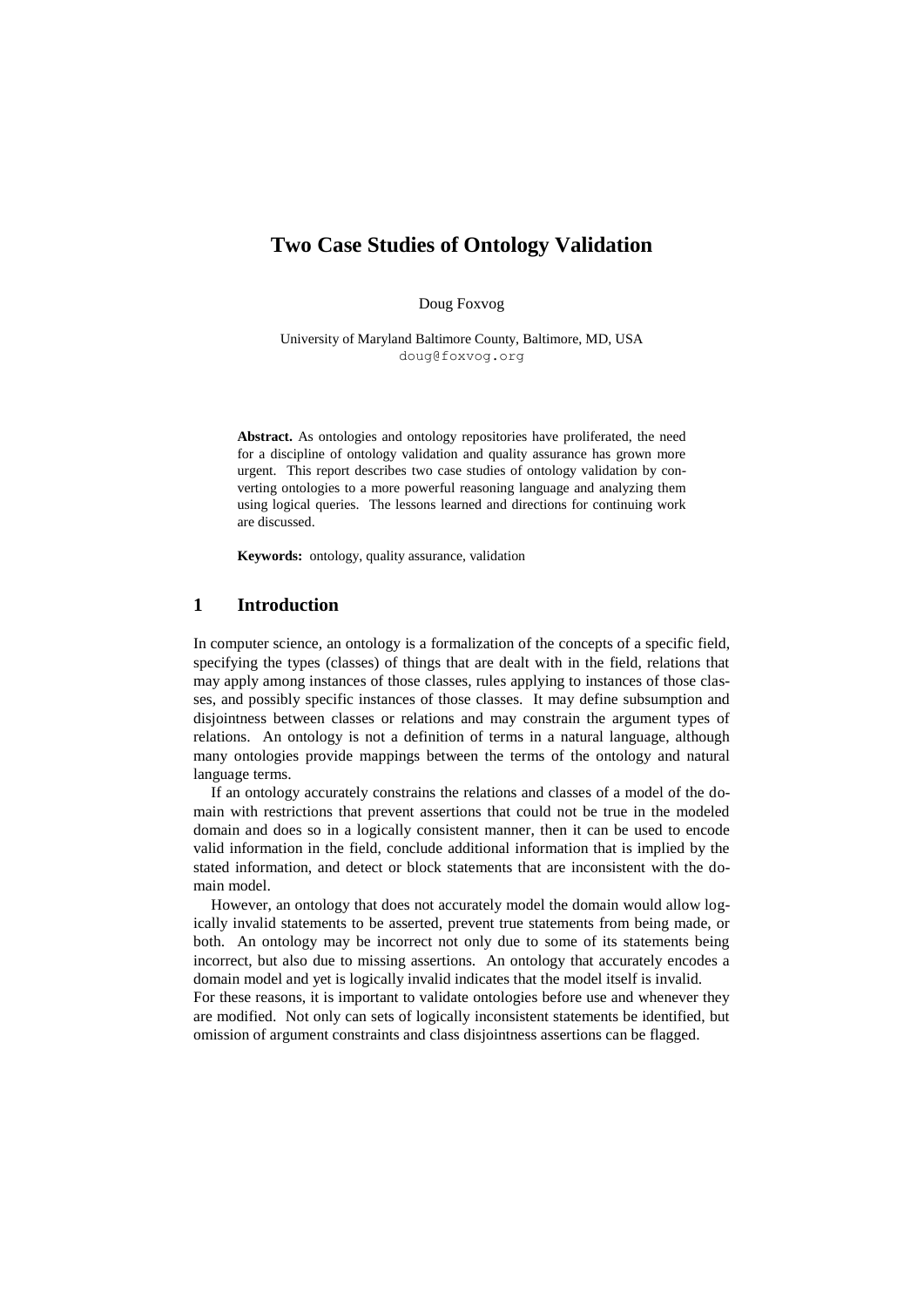

Fig. 1. Class with three disjoint superclasses<sup>1</sup>

Our method does not cover ways to verify if an ontology corresponds to reality or to an external model, but deals with design flaws and logical issues that could be examined with an inference engine. This paper presents the results of validating two standard ontologies with strong user bases and communities (the Cell Line Ontology and Plant Ontology described in Section 2) using this technique.

As the ontology language for the selected case studies lacks the reasoning capabilities for logically detecting all the considered types of ontology flaws, we translated the ontologies into a richer language (CycL  $[1]$ ) in order to perform the analysis<sup>2</sup>. Some errors are flagged as the translated ontology is being input to the Cyc system, while others can only be detected by asking the inference engine queries about the ontology.

## **2 Source of Ontologies for Validation**

-

The National Center for Biomedical Ontology maintains hundreds of ontologies for the biomedical field with versions in several formats [2].

We selected as case studies two associated ontologies hosted by the NCBO: the Cell Line Ontology and the Plant Ontology, downloading them in the OBO format [3]. The 5 May 2009 version of the Cell Line Ontology [4] included thousands of cell types including types of animal cells, plant cells, fungal cells, and prokaryotic cells.

<sup>1</sup> [http://bioportal.bioontology.org/ontologies/39927/?p=terms&conceptid=](http://bioportal.bioontology.org/ontologies/39927/?p=terms&conceptid)CL%3A0000522

<sup>2</sup> Although CycL is formally an undecidable language, the queries used here (taxonomic, local closed world, queries ranging over locally defined predicates, etc.) were not. The Cyc inference engine specifies whether lists of answers provided are known to be complete.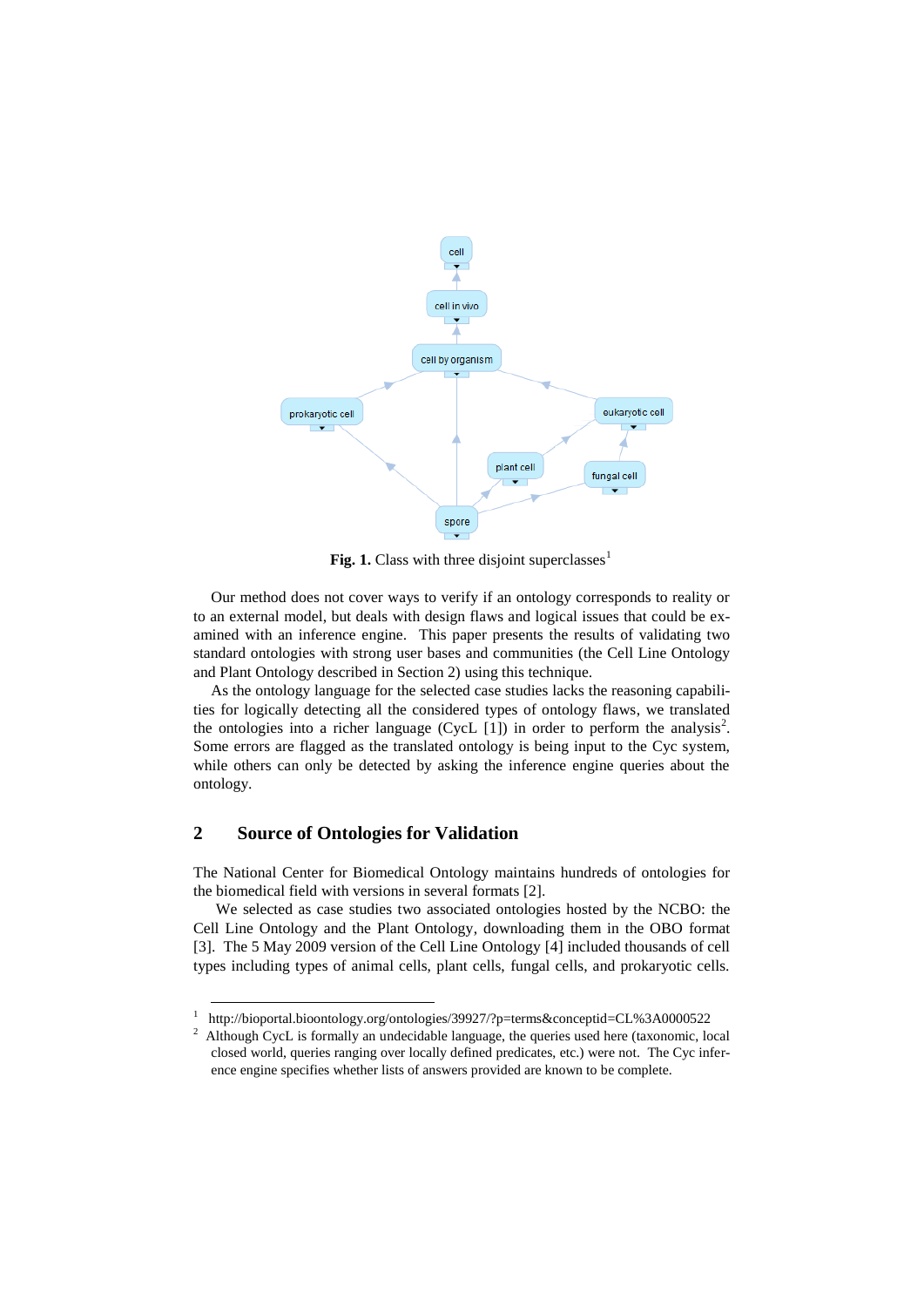The Plant Ontology [5] covers plant anatomy (including types of plant cells), morphology, growth, and development. The Cell Line Ontology and Plant Ontology had hundreds of pairs of plant cell concepts, with the same name and same or similar English definition, but different IDs.

Disjointness violations we detected in the Cell Line Ontology (see 3.1) suggested that at least the one ontology had not been created with automated logical verification of its statements. We decided to do a more complete analysis of the two ontologies to determine if there were additional issues.

# **3 Cell Line Ontology**

#### **3.1 Introduction**

In the Cell Line Ontology terms for several classes of cells, such as "epidermal cell," which are used by botanists and anatomists to refer to cells with similar functions in both plants and animals, had been created with some plant cell subclasses and other animal cell subclasses. However, at some point these terms were defined as subclasses of animal cell. Without disjointness constraints between plant and animal cell, this situation was not detected when the statements were made. The term for "spore" was similarly a subclass of three disjoint classes: "prokaryotic cell," "plant cell," and "fungal cell" (Fig. 1) and "zygote" was a subclass of "animal cell" and "plant cell."

These disjointness issues, which were detected by Cyc when we attempted to add disjointness assertions to a translated version of the 2009 Cell Line Ontology, were corrected with the separation of plant cell types from the Cell Line Ontology in December 2011 [6].

### **3.2 Analysis**

For a more complete analysis, we downloaded an updated (13/1/2012 09:59) version of the Cell Line Ontology. This version had obsoleted all plant cell types, referring the user to the Plant Ontology for such terms, and distinguished prokaryotic spores from fungal spores. The ontology defines 1928 non-obsoleted cell types, 29 binary predicates, and 32 (new) disjointness assertions among cell types.

A collection of terms from other ontologies (including PR for protein, UBERON cross-species anatomy, NCBI - biological taxa, ChEBI - chemical entities, PATOphenotypic qualities) are also included to be specified as arguments to relations restricting the cell type definitions. 4233 such assertions are included in the ontology.

To perform an analysis, the ontology was converted to CycL, loaded into Open-Cyc [7], and then queries were asked using the OpenCyc interface.

**Formal criteria** Analysis of the logical constraints for the Cell Line Ontology showed that the cell types were arranged in a directed acyclic graph rooted on a term for "cell" and that there were no shared subclasses of any of the defined disjoint pairs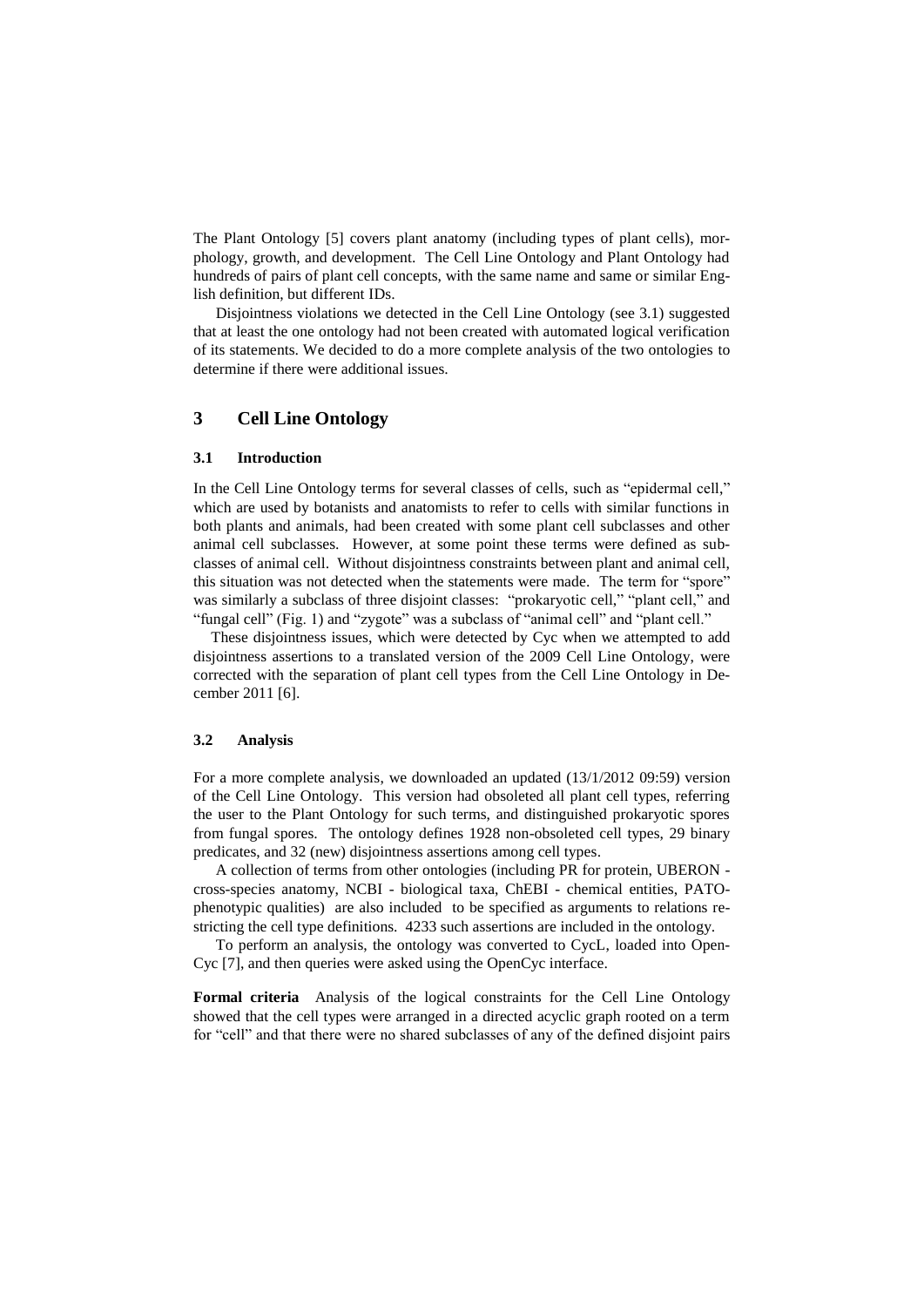(Table 1, column 1). Cyc was not needed for such a determination – OWL reasoners can detect intersections of disjoint classes.

| Disjoint classes that have<br>a common subclass                                                         | Cell types that develop from<br>Eukaryotic cells, but are not<br>known to be Eukaryotic                                                          | Eukaryotic cell types that de-<br>velop from cell types<br>not<br>known to be Eukaryotic                                                         |
|---------------------------------------------------------------------------------------------------------|--------------------------------------------------------------------------------------------------------------------------------------------------|--------------------------------------------------------------------------------------------------------------------------------------------------|
| (and<br>$(ist-Associated3)$<br>CL Mt<br>(disjointWith<br>?C1 ?C2)<br>(qents ?CO ?C1)<br>(qents ?CO ?C2) | (and<br>(allRelationExists<br>?C1<br>CL developsFrom<br>2C2<br>(genls ?C2<br>EukayoticCell)<br>(unknownSentence<br>(genls ?C1<br>EukayoticCell)) | (and<br>(allRelationExists<br>2C1<br>CL developsFrom<br>2C2<br>(genls ?C1<br>EukayoticCell)<br>(unknownSentence<br>(genls ?C2<br>EukayoticCell)) |
| Answers: 0                                                                                              | Answers: 19                                                                                                                                      | Answers: 22                                                                                                                                      |

**Table 1.** Queries of Cell Line Ontology

**Informal Criteria – Completeness.** Nine of the 29 binary relations had argument restrictions defined, all of which were to the PATO Ontology's term for "Quality" (PATO:00000001). Five of these relations were defined as transitive, two of them having an identical domain and range defined, and the rest having neither. These relations were only used in expressing intersection with a property [See Table 2], and in all cases the classes were consistent with the argument restrictions. The lack of argument restrictions on most relations is a significant incompleteness.

One of the properties defined for many cell types is that they develop from other cell types. Logically, cells that develop from types of EukayoticCell<sup>4</sup> (or Prokaryotic Cell or Animal Cell) should themselves be types of EukayoticCell (or Prokaryotic Cell or Animal Cell). The inference engine finds 19 violations of this principle. Similarly, if a subtype of one of these general classes of cells is known to develop from another type, it is quite possible that the second type is also a subtype of the general class. The inference engine finds 22 cases in which the cell type from which a eukaryotic cell type develops is not known to be a eukaryotic cell type. Table 1 (columns 2 and 3) provides the queries asked of the inference engine, their English translations, and the number of answers.

-

<sup>&</sup>lt;sup>3</sup> The CycL relation ist-Asserted relates a specified context to a specific statement made in it; the relation genls is the CycL subclass relation; allRelationExists means that for every instance of a class (first argument) the specified relation (second arg.) relates it to some instance of another class (third arg.); unknownSentence means that the statement that is its only argument is neither stated nor derivable through taxonomic reasoning. Variables in CycL are prefixed by a question mark ("?"). The relation ist-Asserted can not be expressed in FOL.

<sup>4</sup> The Cell Ontology uses IDs such as CL:0000003. For clarity, we use the phrase provided by the name field to specify each term.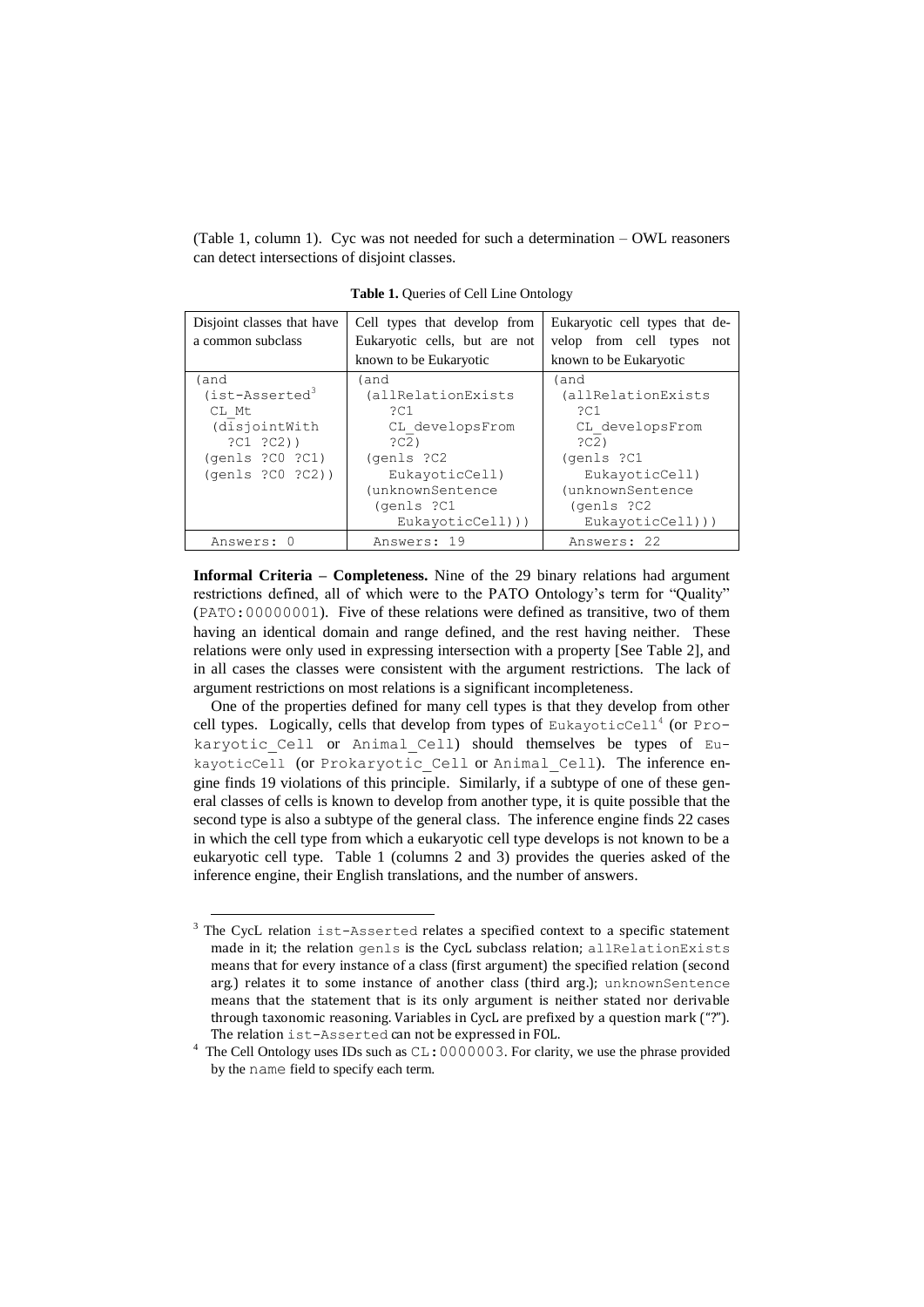**Table 2.** Germ line stem cell defined as intersection of germ-line cell and being capable of stem cell division (OWL format)



Only 32 disjointness assertions are defined, all of which apply to types of white blood cells and blood progenitor cells. Cell types near the top of the hierarchy include cell types by number of nuclei (none, some, one, greater than one) and cell types by organism type (prokaryotic, eukaryotic, animal, and fungal — plant cells having been removed from the ontology), which strongly indicated missing partitions and disjointness assertions (Fig. 2).



**Fig. 2.** Top Layers of Cell Ontology hierarchy, from http://proto.informatics.jax.org/prototypes/GOgraphEX/CL\_Graphs/CL\_0000003.svg

**Informal Criteria – Abstraction Level.** A brief analysis of the very top levels of the hierarchy showed that sets of classes were being treated as normal classes, with their members being labeled as subclasses. The initial partition (as described by textual descriptions) is Cell in Vitro vs. Cell in Vivo (renamed Native Cell) with almost every other cell type a subclass of Cell in Vivo.

An ontologist might prefer to make this distinction orthogonal to other distinctions (since *in vitro* cells might reasonably be considered to be muscle/nerve/etc. cells, and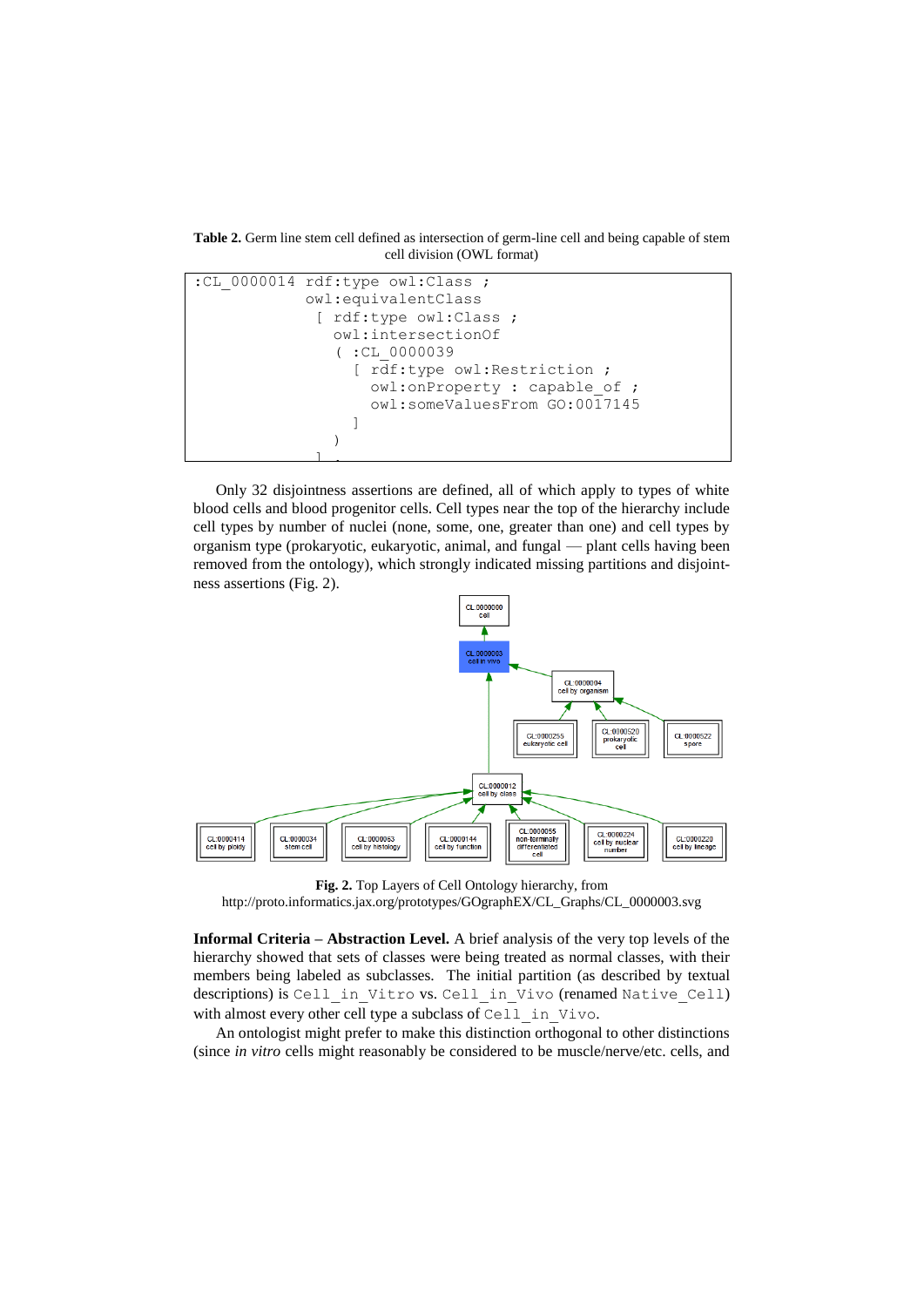to have a nucleus or not even though they are not in a body). Cell in Vivo has the subclasses Cell by Organism and Cell by Class. Cell by Class has the subclasses Cell by Nuclear Number, Cell by Ploidy, Cell by\_Lineage, Cell\_by\_Histology, Cell\_by\_Function, and Nonterminally Differentiated Cell. The textual descriptions of each of the "Cell by X" classes start with "a classification of cells by  $...,$ " making it clear that each are intended to be sets of classes, i.e. metaclasses, since their descriptions are not generally applicable to the various subclasses of those cell types that are defined as their direct subclasses. The definitions of these classes are meaningless with respect to the individual cells that are supposed to be their instances [8].

Some of these sets of cell types seem to naturally be disjoint sets. Under Cell by Organism there is Prokaryotic Cell and Eukaryotic Cell and under Eukaryotic Cell there is Animal Cell, Fungal Cell, and Mycetozoan\_Cell (Plant\_Cell has been obsoleted), all of which are cells distinguished by the type of organism of which they are a part. Since every organism is either a prokaryote or a eukaryote, the first division is a partition on Cell although it has not been so declared in the ontology. The three directly specified subclasses of Eukaryotic Cell are all disjoint, but this is not stated in the ontology; these subclasses do not cover all eukaryotic cells, so it is not a partition.

A similar analysis covers Cell by Nuclear Number and Cell by Ploidy, each of which has instances (although defined as subclasses) that partition Cell. These instances each have very few subclasses even though most cell types fall under the definition of an instance of each of these metaclasses.

| Cell types defined as the<br>intersection of another cell<br>type and having some prop-<br>erty | Cell types defined as the<br>intersection of a metatype<br>and having some property | Cell types that have a property<br>and are not stated as being a<br>subclass of the intersection of a<br>superclass with the property |
|-------------------------------------------------------------------------------------------------|-------------------------------------------------------------------------------------|---------------------------------------------------------------------------------------------------------------------------------------|
| (and<br>(isIntersectionOf<br>?C ?C1 ?PRED ?V)<br>(isa ?C1 CellType)<br>(isa ?C CellType))       | (and<br>(isIntersectionOf<br>?CT ?MCT ?PRED<br>?VALUE)<br>(genls ?MCT               | (and<br>(isIntersectionOf<br>?C1 ?C0 ?PRED ?V)<br>(qents ?C2 ?C0)<br>(allRelationExists                                               |
|                                                                                                 | CellType)<br>(qents ?CT Cell)                                                       | ?C2 ?PRED ?V)<br>(unknownSentence<br>$(\text{qents } ?C2 ?C1))$                                                                       |
| Answers: 547                                                                                    | Answers: 10                                                                         | Answers: 10                                                                                                                           |

**Table 3.** Cell Line Ontology Property Issues

**Formal criteria – Internal Consistency.** Over 4200 cell types in the ontology are defined as having some property (e.g., haploid, mononucleate, etc.). Over 500 cell types are defined as being the intersection of a more general cell type and having a specific property. Ten of the cell types which end up being instances of one of the metaclasses are also defined as being an intersection of a metaclass and having one of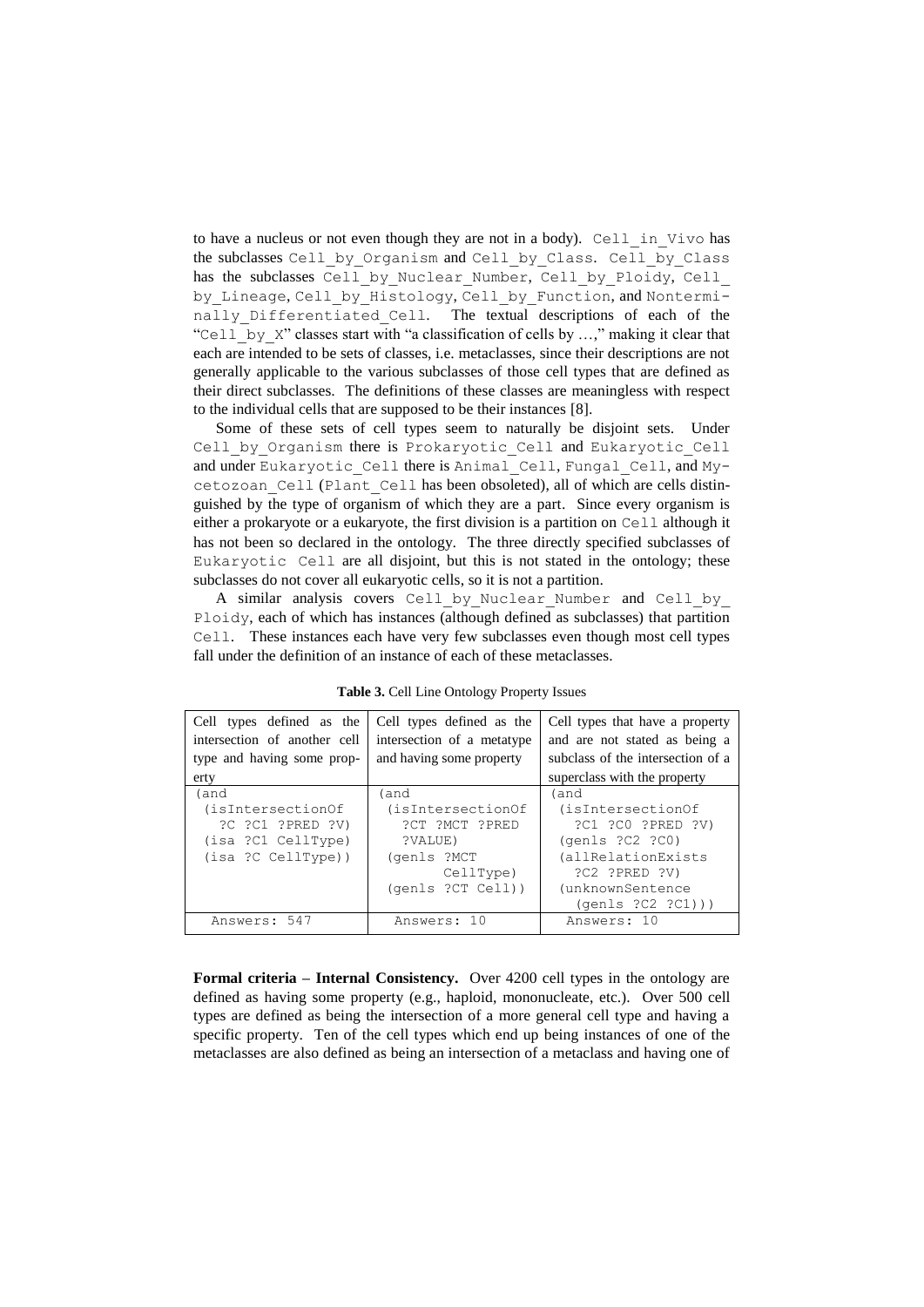these properties. However, in the Cell Line Ontology, the more specific cell types specified as having a property are not always (through the subclass hierarchy) declared to be subclasses of the class which is an intersection of that property and one of their superclasses. Although many reasoners (including OWL reasoners) can derive the subclass relationship, BioPortal's browser for the Cell Type Ontology at the time of the ontology release did not conclude them.

A query by the inference engine yielded ten such missing subclass relationships, which makes the ontology internally inconsistent for insufficiently powerful systems such as the BioPortal ontology browser of January 2011. Table 3 provides queries asked of the inference engine, their English translations, and the number of answers.

#### **3.3 Resolution**

We converted the metaclasses at the top of the ontology to actual metaclasses, converting the subclass assertions of their instances to instantiation assertions. This meant that those classes which had their subclassOf relationships removed needed to have new subclassOf relationships asserted if no others existed. Subclass assertions were made from the instances of these metaclasses to Cell, not to Native Cell. Prokaryotic Cell was made a subtype of Anucleate Cell and Nucleate Cell was made a subclass of Eukaryotic Cell. Other subclass assertions are needed at this level; for example, a number of the (now) instances of Cell Type by Function should be declared to be subclasses of Animal Cell or Eukaryotic Cell, but such work is the responsibility of a developer or subject matter expert.

Defined subclasses of these now direct instances of the metaclasses were examined to determine whether they should also be instances of the metaclass and were so asserted only if judged appropriate. For example, Cell\_By\_Nuclear\_Number had Mononucleate Cell, Binucleate Cell, and Multinucleate Cell added as instances while remaining as subclasses of Nucleate\_Cell.

Other former direct subclasses were examined to determine whether they should be subclasses of direct instances of the metaclass, and not instances themselves. For example, Cell by Nuclear Number had its instances restricted to Anucleate Cell, Nucleate Cell, Mononucleate Cell, and Multinucleate Cell, with its other former direct subclasses (Mononuclear Osteoclast, Multinuclear Osteoclast, ...) being asserted as subclasses of the appropriate direct instance as indicated by their comments.

Disjointness statements were made for the instances of the newly restructured metaclasses, Cell by Organism, Cell by Nuclear Number, and Cell by Ploidy. Cell by Organism was made a subclass of Cell by Class.

We added rules to the CycL version of the ontology conclude subclass relationships:

 A rule was added so that cell types that are defined as developing from eukaryotic or animal cell types are concluded to also be subclasses of Eukaryotic\_Cell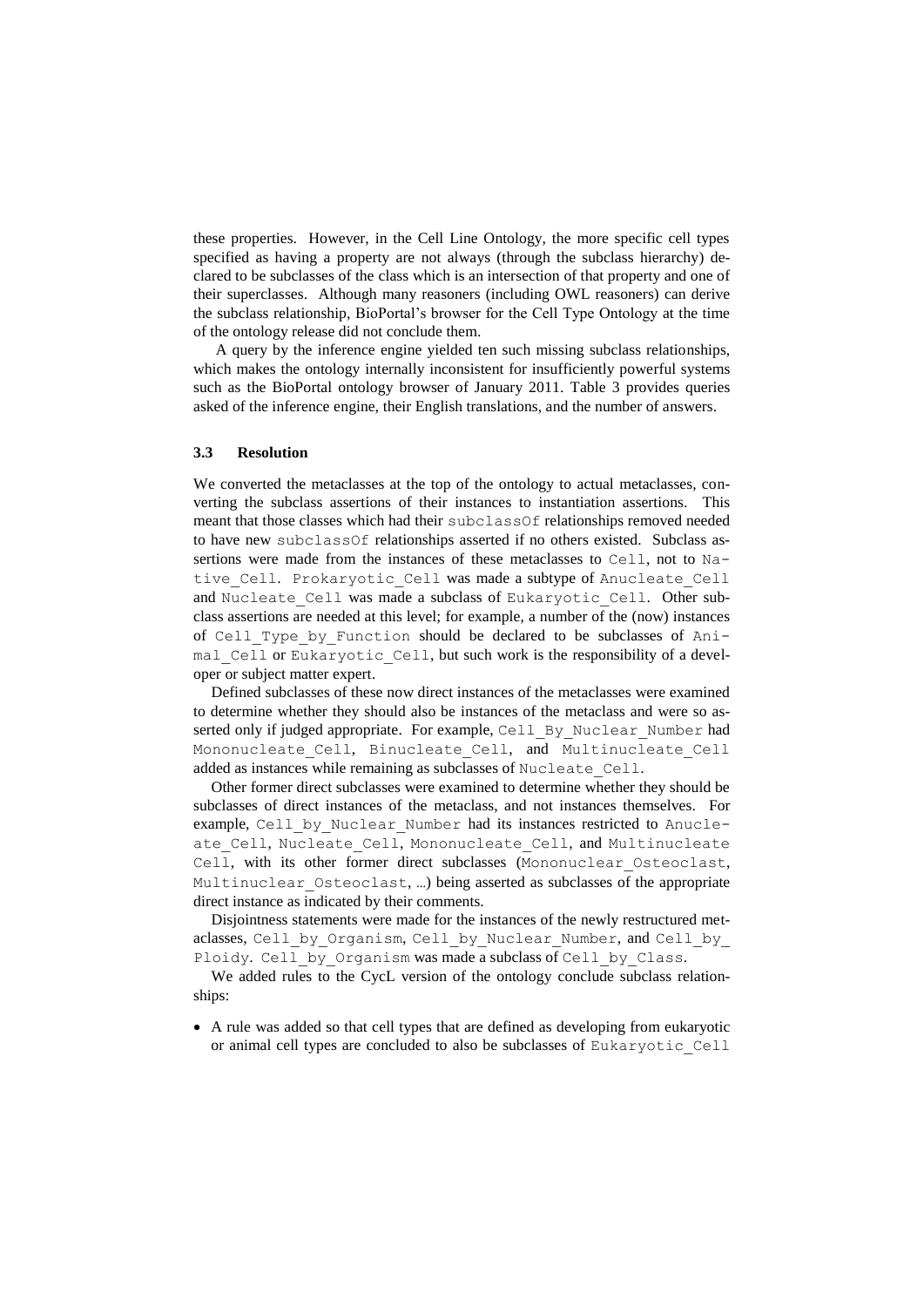or Animal\_Cell, respectively. This resulted in 26 subclass assertions being derived.

- A rule was added so that if one class is defined as an intersection of a class and a property, subclasses of that class that have that property are concluded to be subclasses of the intersection class. This resulted in a further ten subclass assertions being derived.
- A rule was added so that if one class is defined as an intersection of a metaclass and a property, other classes with that property are concluded to be subclasses of the direct instance of the metaclass. The intersection assertion was changed to being an intersection of Cell and the property. This resulted in nine subclass assertions being derived.

The Cell Ontology obsoleted the metaclasses in March 2012 [8]. A more recent OBO Library browser does conclude subclass relationships derived from intersection definitions.

Other detected problems still need to be resolved. Such work is not the responsibility of a validator, but of a developer or subject matter expert. We recommend that Cell Line Ontology developers:

- Define subclasses of Mononucleate Cell and other instances of Cell by Nuclear Number so that every cell type that has a restricted nuclear number is defined as such by the subclass hierarchy.
- Define subclasses of Diploid Cell and other instances of Cell by Ploidy so that every cell type that has a restricted ploidy is defined as such by the subclass hierarchy.
- Define those instances of Cell\_by\_Function which of necessity are subclasses of Animal Cell or Eukaryotic Cell as being so. For those instances which are not so restricted, check their direct subclasses to determine whether they should be subclasses of Animal Cell or Eukaryotic Cell.
- In cases in which a subclass of Eukaryotic Cell (or Animal Cell) is declared to develop from a cell type that is not such a subclass, the second class should be examined to determine whether it should be a subclass of Animal\_ Cell or Eukaryotic\_Cell.
- Add many more disjointness assertions among sibling classes, as appropriate.
- Define appropriate argument restrictions on the predicates in the ontology.

## **4 Plant Ontology**

### **4.1 Introduction**

The 2 April 2012 version of the Plant Ontology contains 1593 terms, 1181 of which are types of plant anatomical entity, 272 of which are types of plant structure developmental stage, eight of which are binary relations, and 132 of which are obsoleted. 37 disjointness assertions among cell types are included. The Plant Ontology includes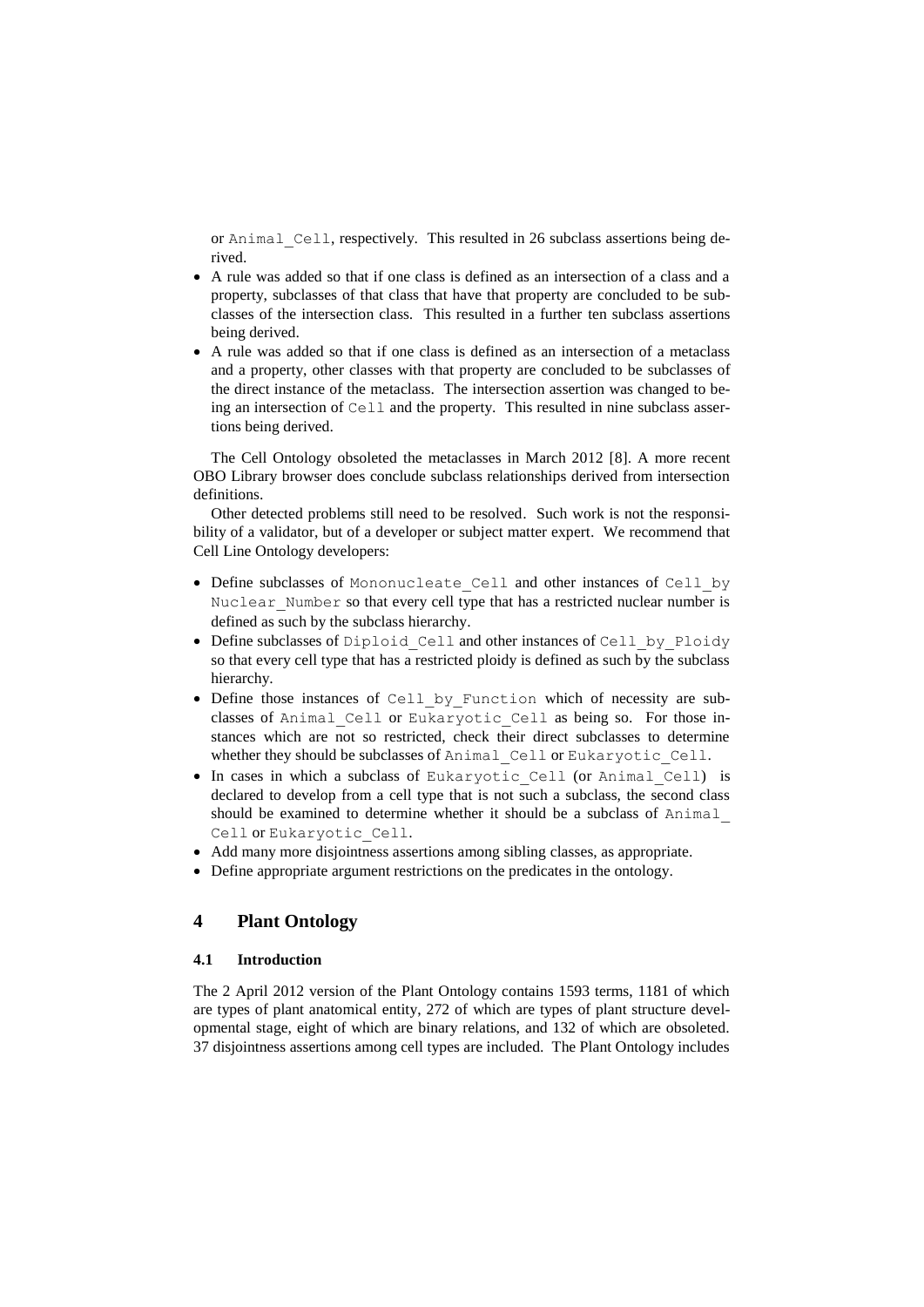64 assertions specifying that one class is an intersection of another class with having a specific property.

The intersection assertions are accepted as a way of stating subclass relationships that are to be concluded instead of directly stated. This was done in order to avoid directly stating "dual parentage" in the ontology [5, p. 4].

### **4.2 Analysis**

To analyze the ontology, it was converted to CycL, loaded into OpenCyc, and queries were asked using the OpenCyc interface.

**Formal criteria – Logical constraints.** Analysis of the logical constraints for the Plant Ontology showed that the classes were arranged in two directed acyclic graphs rooted on terms for "plant anatomical entity" and "plant structure development stage," and that there were no shared subclasses of any of the defined disjoint pairs. There was no violation of logical constraints.

**Formal criteria – Internal Consistency.** Over 800 classes in the ontology are defined as having some property. 64 of the classes are defined as being an intersection of a more general class and having one of these properties. By querying the inference engine, we found that in 63 cases, the more specific classes are not (directly or indirectly) defined as subclasses of the class-property intersection. Two examples of this are types of plant cell that have the property of being part of a plant embryo, but are not known to be subclasses of EmbryonicPlantCell. For systems with limited reasoning capabilities, these are violations of internal consistency.

Table 3 provides the queries asked of the inference engine, their English translations, and the number of answers.

| Classes which are defined to have some property     | Plant cell types that are part of plant em- |
|-----------------------------------------------------|---------------------------------------------|
| that are not defined to be subclasses of the inter- | bryos, but are not known to be embryonic    |
| section of a superclass with that property          | plant cells                                 |
| (and                                                | (and                                        |
| (isIntersectionOf                                   | (allRelationExists ?P1                      |
| ?P1 ?P0 ?PRED ?V)                                   | PO_part_of PlantEmbryo)                     |
| (allRelationExists ?P2 ?PRED ?V)                    | (genls ?P1 PlantCell)                       |
| (qents ?P2 ?P0)                                     | (unknownSentence                            |
| (unknownSentence                                    | (genls ?P1                                  |
| (qents ?P2 ?P1))                                    | $EmbryonicPlantCell))$ )                    |
| Answers: 63                                         | Answers: 2                                  |

**Table 2.** Plant Ontology Property Issues

**Informal Criteria – Completeness.** Disjointness assertions were missing from the developmental stage hierarchy and from near the top of the anatomical hierarchy. None of the binary relations had argument restrictions defined. Three of these relations were defined as transitive; none as symmetric or reflexive. Only 37 disjointness assertions are present, all of which are well down in the cell type hierarchy. There are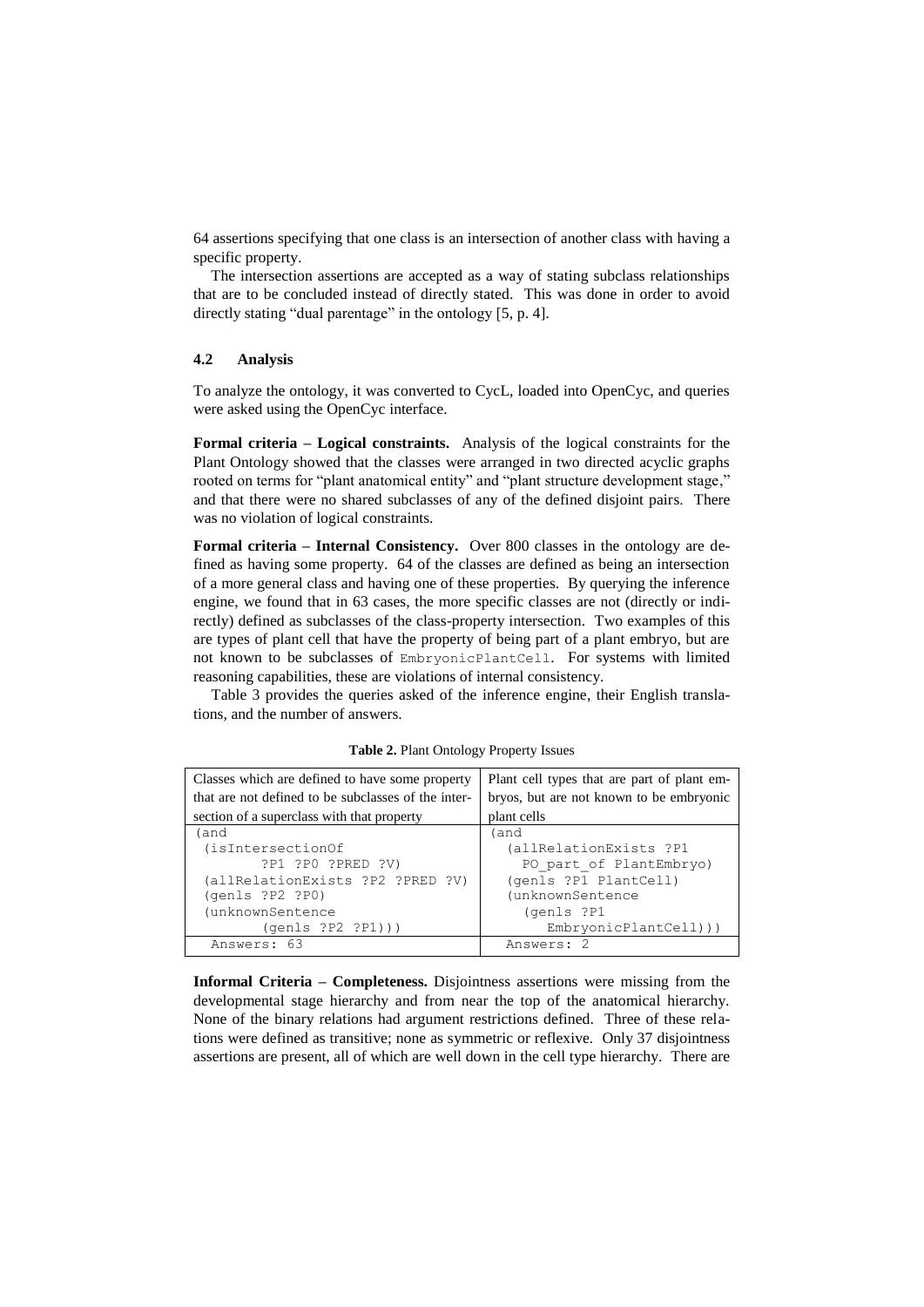significant gaps in the ontology in both argument type restrictions and disjointness assertions.

**Informal Criteria – Abstraction Level.** Unlike the Cell Line Ontology, the Plant Ontology had no metaclasses near the top of the hierarchy that were used as subclasses.

#### **4.3 Resolution**

We added a rule to conclude subclass relationships:

 A rule was added so that if one class is defined as an intersection of a class and a property, subclasses of that class that have that property are concluded to be subclasses of the intersection class. This resulted in 63 assertions being derived.

A more recent Plant Ontology browser does conclude subclass relationships derived from intersection definitions. Much is still missing, e.g., disjointness assertions and argument type restrictions. Such work is not the responsibility of a validator, but of a developer or subject matter expert.

We recommend that Plant Ontology developers:

- Specify disjointness among sibling classes as appropriate.
- Define appropriate argument restrictions on the predicates in the ontology.
- Review comments which state that a class has a certain property, and encode those that are valid and are not already encoded or derivable from properties of superclasses.

### **5 Lessons Learned and Conclusion**

We analyzed two ontologies that have strong user bases and communities for ensuring their validity. Significant problems were discovered with each ontology as a result of verification queries.

We note that public ontologies are not static. Early problems in the class hierarchy of the Cell Line Ontology, discovered when making high-level disjointness assertions (e.g., plant vs. animal cell) flagged common subclasses, were corrected before our indepth analysis and the Plant Ontology was disconnected from the Cell Type Ontology in December of 2011. The in-depth analyses of the two ontologies discovered no remaining disjointness problems. Only a domain expert can determine whether this is due to the validity of the current subclass hierarchy or the sparseness of disjointness assertions.

One of the two ontologies erroneously treated metaclasses as normal subclasses of the root term. This led to numerous missing subclass assertions (evidently because the subclass does not fit the definition of the metaclass). These metaclasses have since been obsoleted. They could be reinstated as metaclasses if they are recognized as such.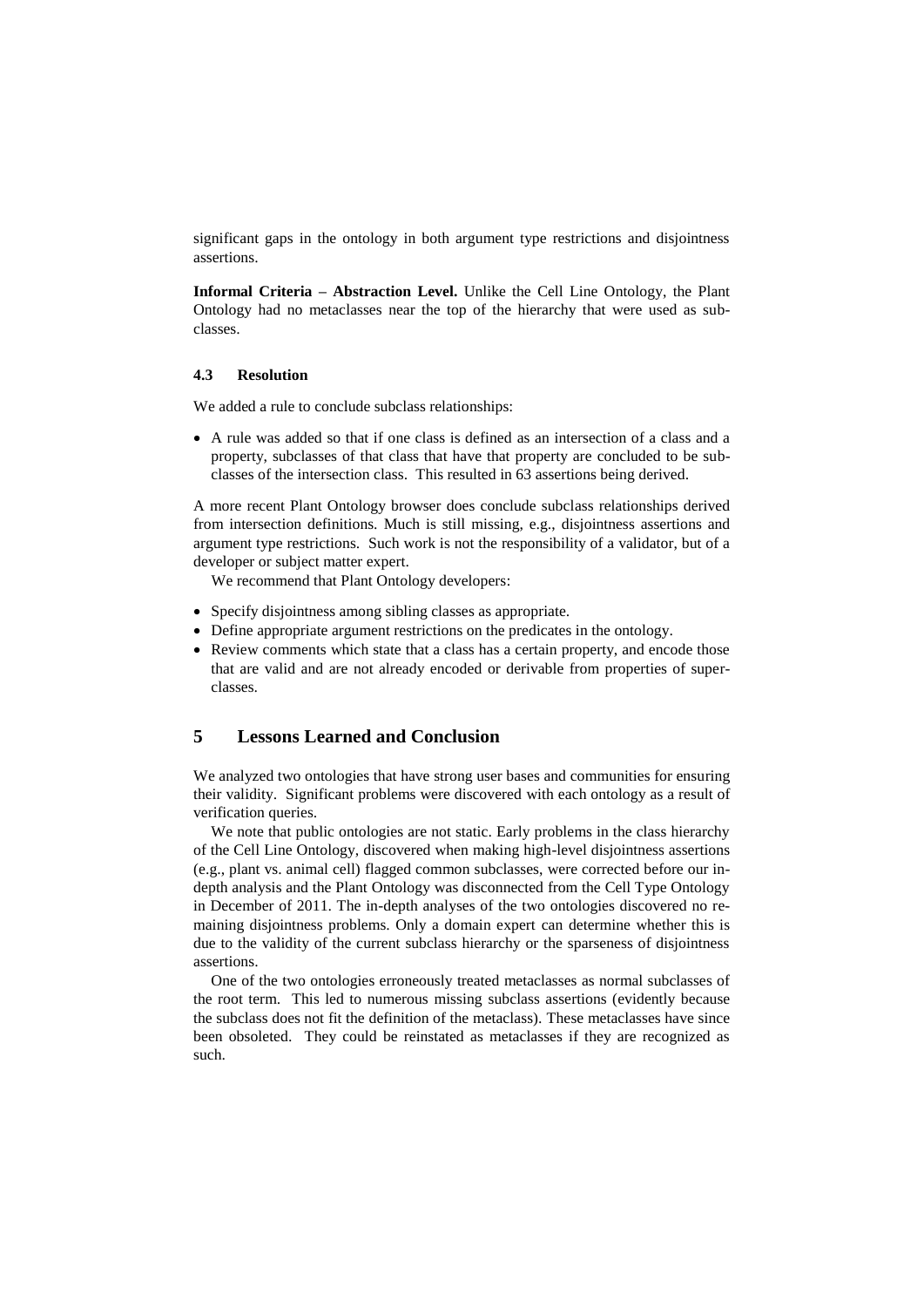The omission of argument restrictions can be readily determined. The lack of disjointness assertions among sibling classes can also be readily determined, but a subject matter expert should determine whether such sibling classes are actually disjoint.

Both ontologies had statements that instances of certain classes had certain properties, and that other classes were the intersection of superclasses with having some property. Such statements were initially not executable rules in the provided ontology viewer, so that in both cases subclass assertions that could be concluded based on these rules were missing. These examples emphasize that ontology evaluation needs to cover more than just whether the statements in an ontology lead to a logical contradiction.

When an ontology includes statements that could be mapped to rules from which subclass relationships or disjointness between classes can be concluded, an ontology evaluation step in a sufficiently rich semantic language can draw such conclusions and check if the conclusions are entailed by the encoded subclass and disjointness statements. If they are not already present, the concluded statements can then be added to the ontology.

The presence of metaclasses erroneously defined as normal classes in a subsumption hierarchy cannot be concluded from automatic analysis of the statements in an ontology. Such problems may be more likely to occur near the root of a subclass hierarchy and can be manually detected by reading the descriptions of the terms. Such situations can be resolved by determining which of the defined subclasses of the metaclass are normal classes and which are metaclasses, converting the normal classes to be instances instead of subclasses of the metaclass, and adding disjointness assertions, as appropriate, among them.

It is noteworthy that the problems found in these case studies consisted of systematic repetition of narrow categories of errors, rather than many different errors. If one were to evaluate the ontologies using a checklist of validity criteria or common errors, they would have gotten few black marks; yet a large proportion of their concepts was affected. If it can be shown that this pattern is typical, an ontology validation and correction strategy could be optimized accordingly.

Although a discipline of ontology validation and quality assurance is still evolving, our experiences so far have been positive and instructive. Potential future work includes the creation of an updated, comprehensive reference to ontology validity criteria, informed by a survey of previous case studies and the performance of additional new case studies.

#### **Acknowledgement**

This work was funded under NSF award #0934364 to the University of Maryland, Collaborative Research Establishing a Center for Hybrid Multicore Productivity Research..